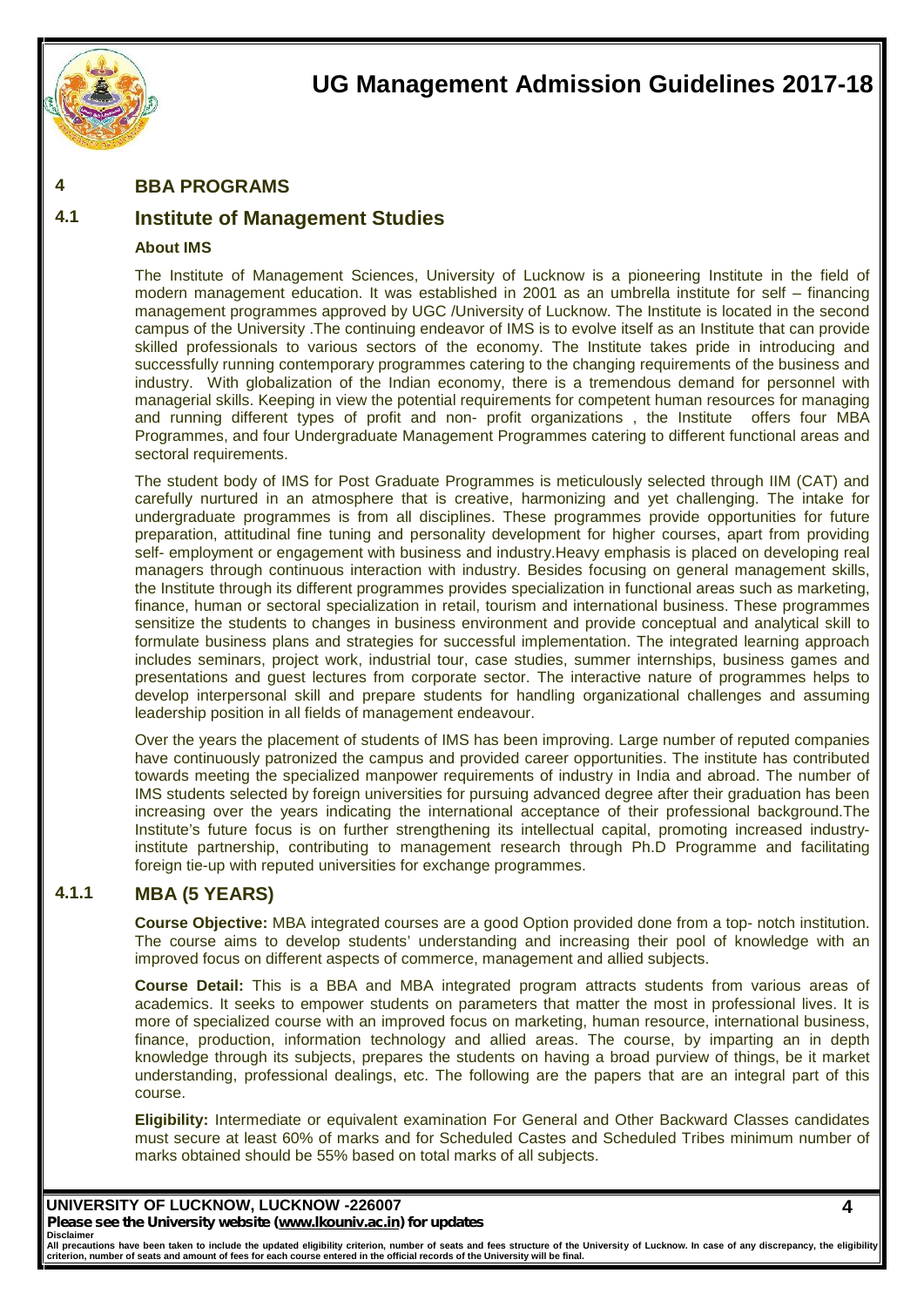

### **4.1.2 BBA**

**Course Objective -**The aim of this course is to make the students of business management aware of the various aspects of a business.

**Course Detail:** The bachelor of business administration (BBA) program of the institute aims to focus on those students who are primarily concerned about making a career in various disciplines of management. Be it any aspect of finance, marketing, business statistics, computer applications, etc this particular course offers a wide ambit of business management subjects to derive knowledge and learn from. The course, being a professional one, prepares students for learning and knowing about the basic principles of management as well. The course is an exhaustive one that prepares students for a professional life that is to arrive.

**Eligibility:** Intermediate or equivalent examination For General and Other Backward Classes candidates must secure at least 50% of marks and for Scheduled Castes and Scheduled Tribes minimum number of marks obtained should be 45% based on total marks of all subjects.

#### **4.1.3 BBA (International Business)**

**Course Objective:** The objective of this course is to help the students acquire an understanding of various business activities having an international exposure and a slightly broader outlook.

**Course Detail:** This particular course of BBA (International business) focuses on making students aware of various international trade activities, the role of business regulatory bodies in our country and the functioning of entities like WTO, NAFTA, AFTA among others. This course accompanies with itself international exposure and understanding of various subjects like marketing, accounting, etc. It is a comprehensive course having a broader outlook of domestic market scenario as well as an improved global orientation.

**Eligibility:** Intermediate or equivalent examination For General and Other Backward Classes candidates must secure at least 50% of marks and for Scheduled Castes and Scheduled Tribes minimum number of marks obtained should be 45% based on total marks of all subjects.

### **4.1.4 BBA (Management Sciences)**

**Course Objective**: This course provides to the students an understanding of different management subjects that help the students to elevate their management quotient.

**Course Detail:** This course exposes students to the refinements of various subjects like income tax laws, strategic management, project management and many others of similar nature.This course has been an integral part of our institute for good number of years. The course attracts substantial number of students from across the country. It enables students to understand the various aspects of management subjects thereby leading to well informed and professional individuals.

**Eligibility:** Intermediate or equivalent examination For General and Other Backward Classes candidates must secure at least 50% of marks and for Scheduled Castes and Scheduled Tribes minimum number of marks obtained should be 45% based on total marks of all subjects.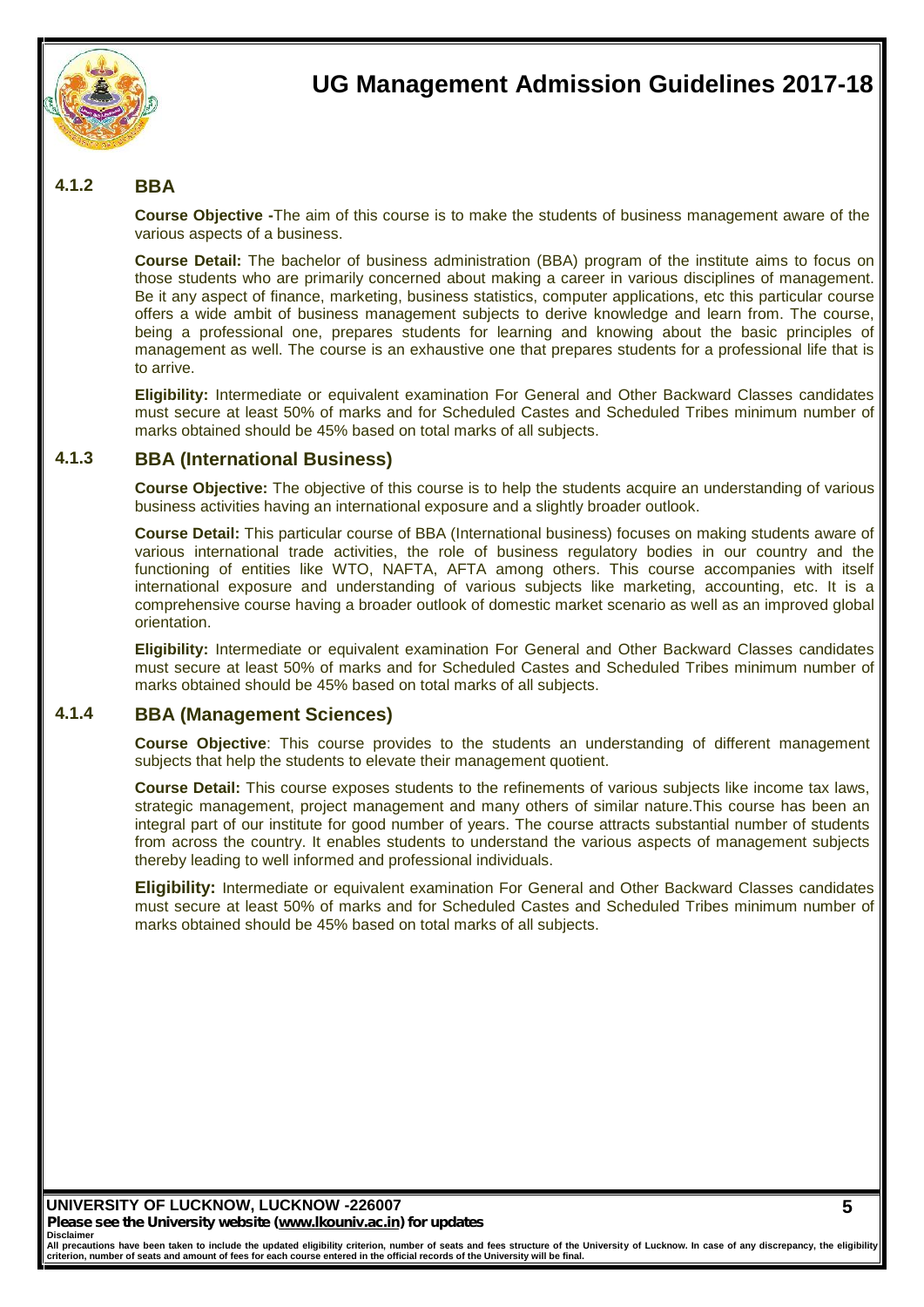

## **4.2 Institute of Tourism Studies**

#### **About ITS**

Institute of Tourism Studies (I.T.S.) is a premiere institute providing high-quality education in the field of tourism management and providing consultancy to the industry. The Institute was established in the year 1994. Equipped with a mix of young and experienced professionals, the Institute is churning out enthusiastic and efficient young professionals every year to serve the ever-growing tourism industry; the industry, which is poised to be *numero uno* in the 21<sup>st</sup> century. Twenty one dynamic batches of "Masters of Tourism Management (M.T.M.)/MBA (Tourism)/ MTA/ MTTM" and Fifteen batches each of Bachelor of Tourism Administration (BTA)/ BBA (Tourism) and Post Graduate Diploma in Travel Management (PGDTM) are already serving the industry in high recognition. Besides, two batches of DIAT & CRS (Diploma in International Airline Ticketing & Computerized Reservation System), Diploma of Food Production and Master of Event Management (MEM)/ MTTM-EM and Bachelor of Hotel Management (BHM) have also been well received by the tourism industry.

The last twenty-three years have seen the ITS grow steadily in terms of quality education. Today, the ITS enjoys a high degree of repute by esteemed organizations of the tourism industry.

Currently the ITS is located in a new building with an independent premises within the Lucknow University, New Campus and provides the state of art facilities to its students that include a rich library with an exhaustive collection of books, functional modern kitchen and bakery, audio-visual aids etc. Regular seminars (National and International), symposia, workshops, case studies, trade fair, cultural events etc. are a part of various activities organized by ITS to give students an in depth exposure and enhance their overall personality and capabilities.

### **4.2.1 BBA (Tourism)**

**Course Objective**: Bachelor of Business Administration (BBA- Tourism) is a professional job oriented 3 year (6-semester) full time Bachelors Degree in Tourism Administration.

**Course Detail:** This course is designed to provide the young plus 2 passed out students with an in-depth knowledge of tourism administration at the bachelors degree level itself, to fulfill the ever-growing demand of trained manpower in the tourism industry.

**Eligibility:** Intermediate or equivalent examination For General and Other Backward Classes candidates must secure at least 50% of marks and for Scheduled Castes and Scheduled Tribes minimum number of marks obtained should be 45% based on total marks of all subjects.